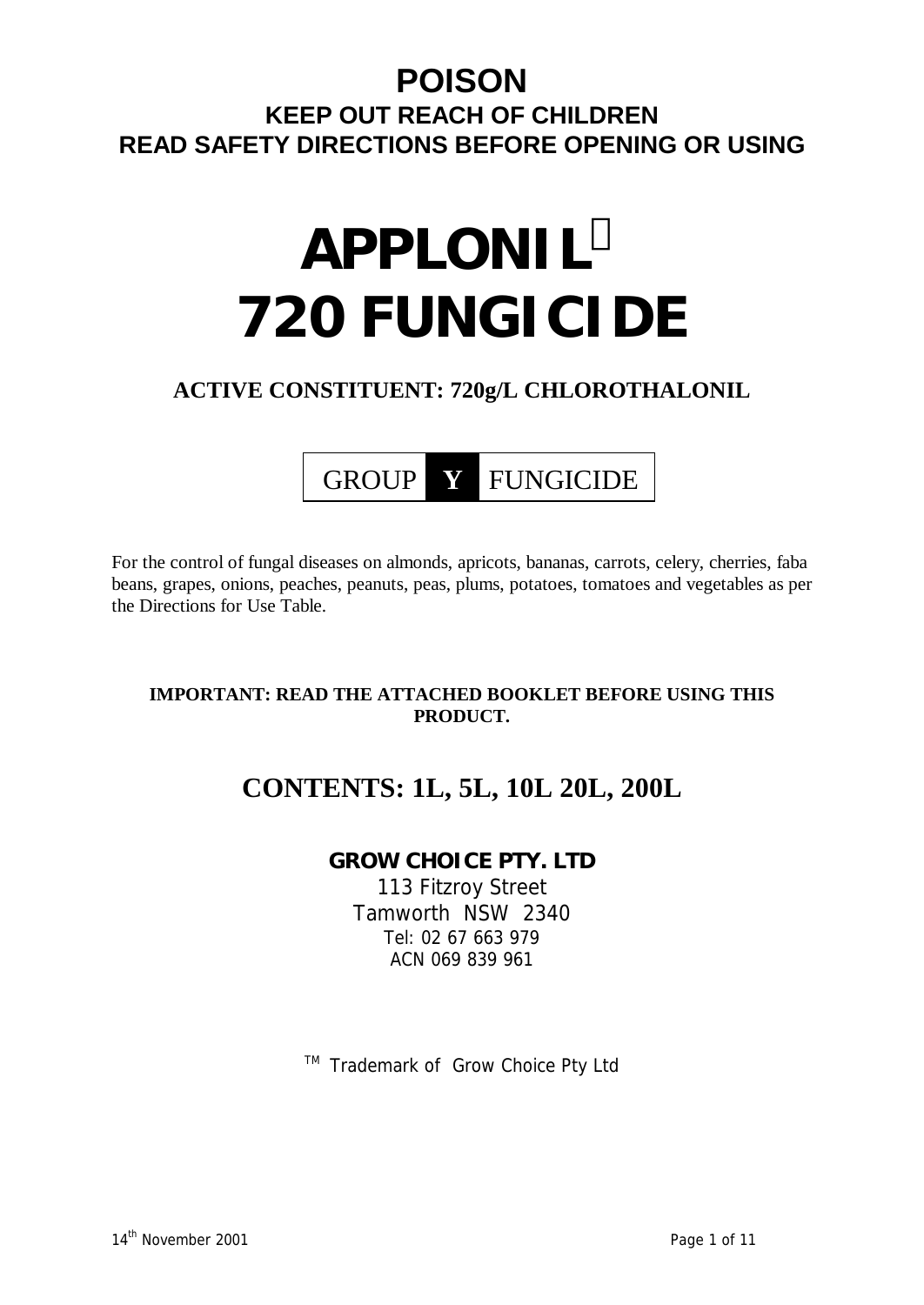#### **Protection of Livestock**

DO NOT contaminate feed or foodstuffs with this product or empty containers.

#### **Protection of Wildlife, Fish, Crustaceans and Environment**

Dangerous to fish. Do NOT contaminate streams, rivers or waterways with chemical or used containers.

#### **Storage and Disposal**

Store in the closed, original container in a cool, well ventilated area. Do not store for prolonged periods in direct sunlight. Triple or preferably pressure rinse containers before disposal. Add rinsings to the spray tank. Do not dispose of undiluted chemicals on site. If recycling, replace cap and return clean containers to recycler or designated collection point. If not recycling break, crush, or puncture and bury containers at a local authority landfill. If no landfill is available, bury the containers below 500 mm in a disposal pit specifically marked and set up for this purpose clear of waterways, vegetation and roots. Empty containers and product should not be burnt.

#### **Safety Directions**

Attacks eyes and skin. Avoid contact with eyes and skin. Do not inhale spray mist. Repeated exposure may cause allergic disorders. Sensitive workers should wear protective clothing. When preparing spray and using prepared spray wear cotton overalls buttoned to the neck and wrist, washable hat, elbow-length PVC gloves and goggles and disposable mist mask. If clothing becomes contaminated with product or wet with spray remove clothing immediately. If product on skin immediately wash area with soap and water. If product in eyes, wash out immediately with water. After use and before eating, drinking or smoking wash hands, arms and face thoroughly with soap and water. After each day's use, wash gloves, goggles and contaminated clothing.

#### **First Aid**

If poisoning occurs contact a doctor or Poisons Information Centre(TEL: 131126) If swallowed, do NOT induce vomiting. Give a glass of water.

#### **Material Safety Data Sheet**

For further information refer to the Material Safety Data Sheet which is available from the supplier.

#### **NOTICE TO BUYER**

Grow Choice Pty. Ltd. will not be held liable for any loss, injury or damage, indirect or consequential, arising from the sale, supply, use or application of this product. The product is not to be used for any purpose or in any way contrary to label instructions.

NRA Approval No: 54196/1101 Batch No: Date of Manufacture: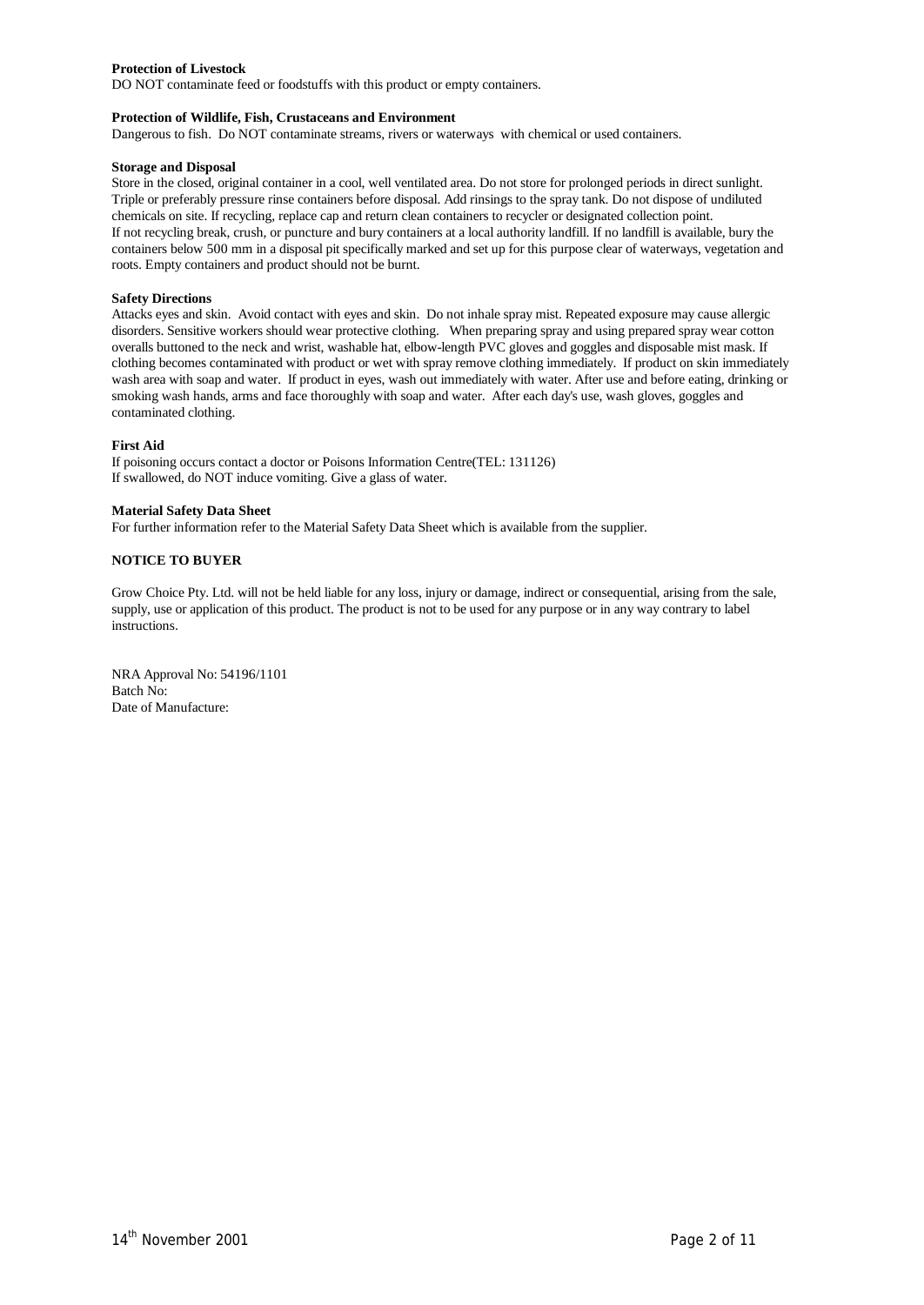# **POISON KEEP OUT REACH OF CHILDREN READ SAFETY DIRECTIONS BEFORE OPENING OR USING**

# **APPLONIL<sup>Ô</sup> 720 FUNGICIDE**

# **ACTIVE CONSTITUENT: 720g/L CHLOROTHALONIL**



For the control of fungal diseases on almonds, apricots, bananas, carrots, celery, cherries, faba beans, grapes, onions, peaches, peanuts, peas, plums, potatoes, tomatoes and vegetables as per the Directions for Use Table.

## **This booklet is part of the label.**

NRA Approval No: 54196/1101

## **GROW CHOICE PTY. LTD**  113 Fitzroy Street Tamworth NSW 2340 Tel: 02 67 663 979 ACN 069 839 961

™ Trademark of Grow Choice Pty Ltd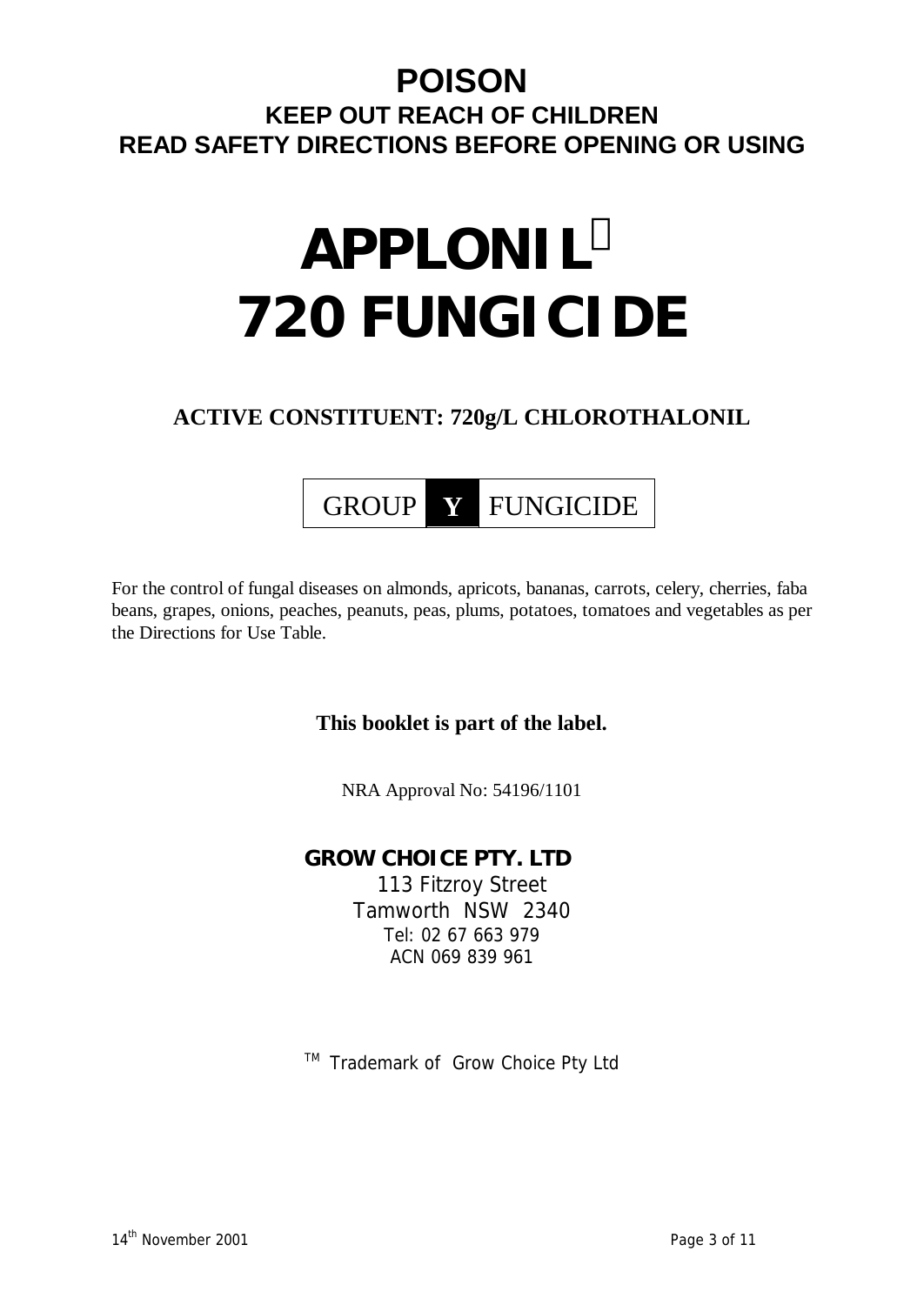#### **DIRECTIONS FOR USE**

Restraints: **DO NOT** mix spraying oils or wetting agents with this product.

**For all stone fruit except cherries, the following additional restraints apply:** 

DO NOT use oils after bud-swell and during the season Applonil 720 Fungicide is to be used after shuck fall.

DO NOT tank mix this product with EC formulations when spraying after shuck fall.

DO NOT exceed 3.2 L of this product per hectare of crop.

#### **TREE AND VINE CROPS**

| Rate<br>In the following table, all rates given for dilute spraying. For concentrate spraying, refer to<br>the mixing/application section. |                                                                                                                 |            | <b>Critical Comments</b><br>For all uses in this table: Apply by dilute or concentrate spraying.<br>Apply the same amount of product to the target crop whether |                                                                                                                          |                                                                                                                                                                   |  |
|--------------------------------------------------------------------------------------------------------------------------------------------|-----------------------------------------------------------------------------------------------------------------|------------|-----------------------------------------------------------------------------------------------------------------------------------------------------------------|--------------------------------------------------------------------------------------------------------------------------|-------------------------------------------------------------------------------------------------------------------------------------------------------------------|--|
| Crop                                                                                                                                       | <b>Disease</b>                                                                                                  | Rate       | <b>WHP</b><br>(days)                                                                                                                                            | applying this product by dilute or concentrate spraying<br>methods.                                                      |                                                                                                                                                                   |  |
| <b>Almonds</b><br>(NOT Qld, NT)                                                                                                            | Shot-hole<br>(Stigmina carpophila)<br>Stone fruit rust<br>(Tranzschelia discolor)                               | 160mL/100L | $\overline{\phantom{0}}$                                                                                                                                        | Apply at bud-swell, bud-burst, shuck fall, cap fall. Apply every 10-14 days.<br>Apply 1 week pre-harvest.                |                                                                                                                                                                   |  |
| <b>Apricots</b><br>(NOT Qld, NT,)                                                                                                          | Brown rot - Fruit<br>(Monilinia fructicola)<br><b>Blossom</b> blight<br>(Monilinia laxa)                        |            | 7                                                                                                                                                               | Apply at bud-swell, bud-burst, pink<br>bud, full bloom.                                                                  | Spray applications later than 35<br>days prior to harvest may result in<br>Unacceptable fruit skin damage.<br>See also Additional Restraints for<br>stone fruits. |  |
|                                                                                                                                            | Shot-hole (Stigmina carpophila)<br>Stone fruit rust<br>(Tranzschelia discolor)<br>Freckle (Venturia carpophila) |            |                                                                                                                                                                 | Apply at bud-swell, bud-burst, pink<br>bud, shuck fall, cap fall, then every 10-<br>14 days.                             |                                                                                                                                                                   |  |
| Cherries                                                                                                                                   | Brown rot - Fruit<br>(Monilinia fructicola)<br><b>Blossom</b> blight<br>(Monilinia laxa)                        |            |                                                                                                                                                                 | Apply at bud-swell, bud-burst, pink bud, early blossom, full bloom. Apply 3<br>weeks pre-harvest and 1 week pre-harvest. |                                                                                                                                                                   |  |
|                                                                                                                                            | Shot-hole (Stigmina carpophila)<br>Stone fruit rust<br>(Tranzschelia discolor)                                  |            |                                                                                                                                                                 | Apply budswell, bud-burst, pink bud, shuck fall, cap fall then every 10-14<br>days. Apply 1 week pre-harvest.            |                                                                                                                                                                   |  |
|                                                                                                                                            | Transit Rot (Rhizopus stolonifer)                                                                               |            |                                                                                                                                                                 | Apply 1 week pre-harvest.                                                                                                |                                                                                                                                                                   |  |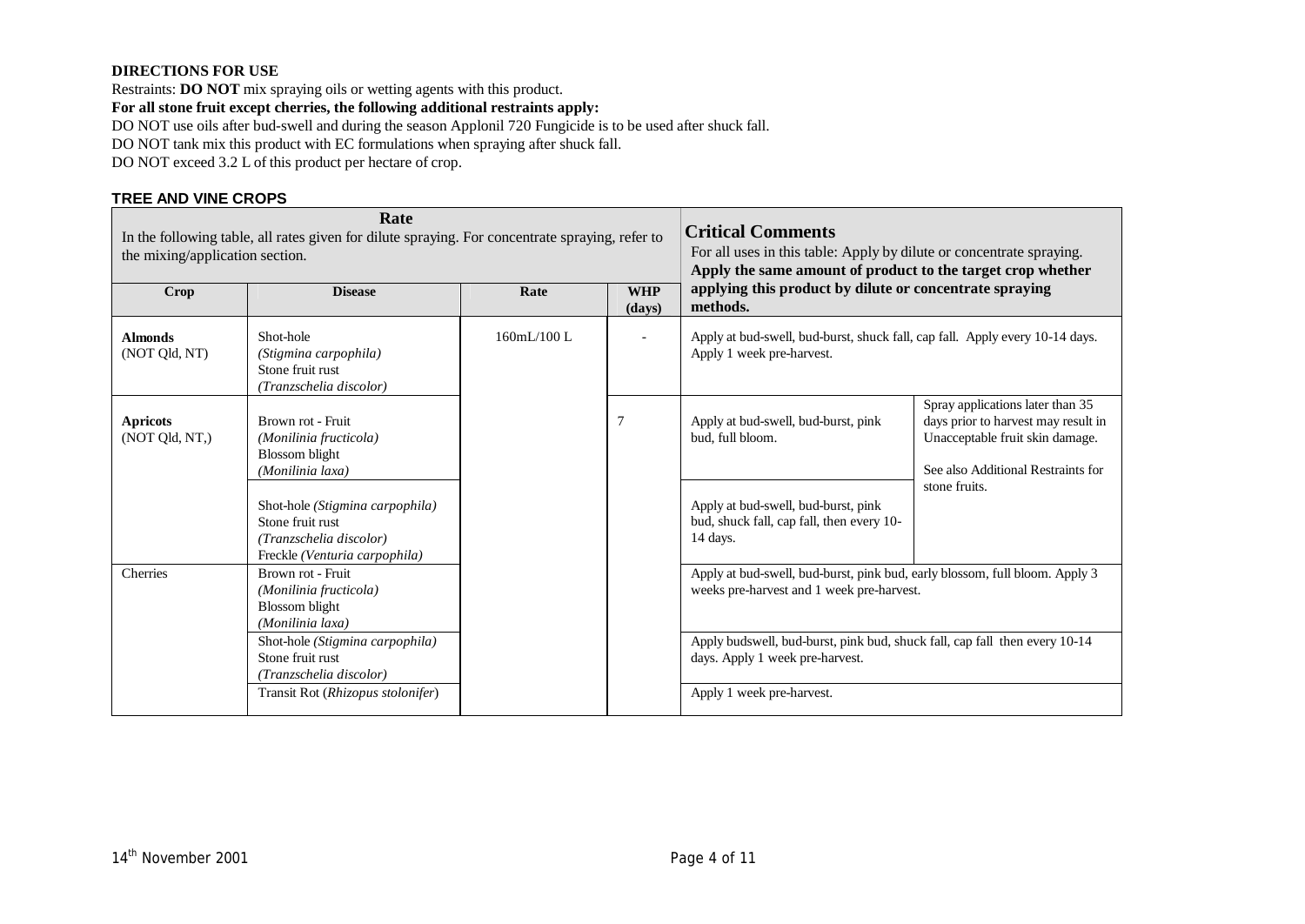| <b>Grapes</b><br>Note: russeting of<br>some table grape<br>varieties may occur | Downy mildew<br>(Plasmopara viticola)<br>Bunch rot<br>(Botrytis cinerea)<br><b>Black Spot (Anthrracnose)</b><br>(Elsinoe ampelina)                                                                    | 210mL/100L | Dessert<br>7<br>Wine<br>14 | prior to harvest.<br>fall on these varieties.<br>budburst and 14 days later when shoots are 10-15cm long.<br>will not cause russetting in Table grape and dried fruit varieties.                                            | Spray at first appearance of the foliage disease. Apply at 7-14 day intervals<br>particularly during wet weather and periods of rapid growth. For bunch rot,<br>applications at early full bloom, two weeks later, at veraisson and two weeks<br>Table grapes - russeting of some varieties may occur. Do not apply after cap<br>If Black Spot has occurred in the vineyard in any of the last 3 years, apply at<br>If wet/humid conditions persist spray again when shoots are 20-30cm long to<br>protect new growth. Some initial minimal leaf damage on the new shoots of<br>sensitive varieties can occur if spray treatments are applied at budburst and in<br>the first 14 days after budburst. In vineyards with no history of Black Spot,<br>spray only at the first appearance of the disease on the foliage and then at 7-<br>14 day intervals if wet/humid conditions persist. Applications up to cap-fall |
|--------------------------------------------------------------------------------|-------------------------------------------------------------------------------------------------------------------------------------------------------------------------------------------------------|------------|----------------------------|-----------------------------------------------------------------------------------------------------------------------------------------------------------------------------------------------------------------------------|-----------------------------------------------------------------------------------------------------------------------------------------------------------------------------------------------------------------------------------------------------------------------------------------------------------------------------------------------------------------------------------------------------------------------------------------------------------------------------------------------------------------------------------------------------------------------------------------------------------------------------------------------------------------------------------------------------------------------------------------------------------------------------------------------------------------------------------------------------------------------------------------------------------------------|
| <b>Nectarines</b><br>(NOT QLD)                                                 | Shot-hole<br>(Stigmina carpophila)<br>Brown rot - Fruit<br>(Monilinia fructicola)<br>Blossom blight (Monilinia laxa)                                                                                  | 160mL/100L | $\overline{7}$             | Apply at bud-swell, pink bud,<br>shuck fall and then repeat each 14<br>days if weather conditions favour<br>disease.<br>Apply at first bud-swell, bud burst,<br>pink bud, early blossom and full<br>bloom.                  | Spray applications later than 35 days<br>prior to harvest may result in<br>Unacceptable fruit skin damage.<br>See also Additional Restraints for<br>stone fruits.                                                                                                                                                                                                                                                                                                                                                                                                                                                                                                                                                                                                                                                                                                                                                     |
| <b>Peaches</b>                                                                 | Brown rot - Fruit<br>(Monilinia fructicola)<br>Blossom blight (Monilinia laxa)<br>Shot-hole<br>(Stigmina carpophila)<br>Stone fruit rust<br>(Tranzschelia discolor)<br>Leaf curl (Taphrina deformans) |            |                            | Apply at bud-swell, pink bud, early<br>blossom and full bloom.<br>Apply at bud-swell and continue at<br>7-14 day intervals.<br>Apply at bud-swell and continue at<br>7-14 day intervals. In QLD spray<br>only at bud-swell. |                                                                                                                                                                                                                                                                                                                                                                                                                                                                                                                                                                                                                                                                                                                                                                                                                                                                                                                       |
| <b>Plums</b>                                                                   | Brown rot - Fruit<br>(Monilinia fructicola)<br><b>Blossom</b> blight<br>(Monilinia laxa)<br>Stone fruit rust<br>(Tranzschelia discolor)<br>Shot-hole<br>(Stigmina carpophila)                         | 160mL/100L | $\mathbf{1}$               | Apply at bud-swell, bud-burst, early<br>blossom, pink bud and full bloom.<br>Apply at bud-swell, bud burst,<br>shuck fall and cap fall.                                                                                     |                                                                                                                                                                                                                                                                                                                                                                                                                                                                                                                                                                                                                                                                                                                                                                                                                                                                                                                       |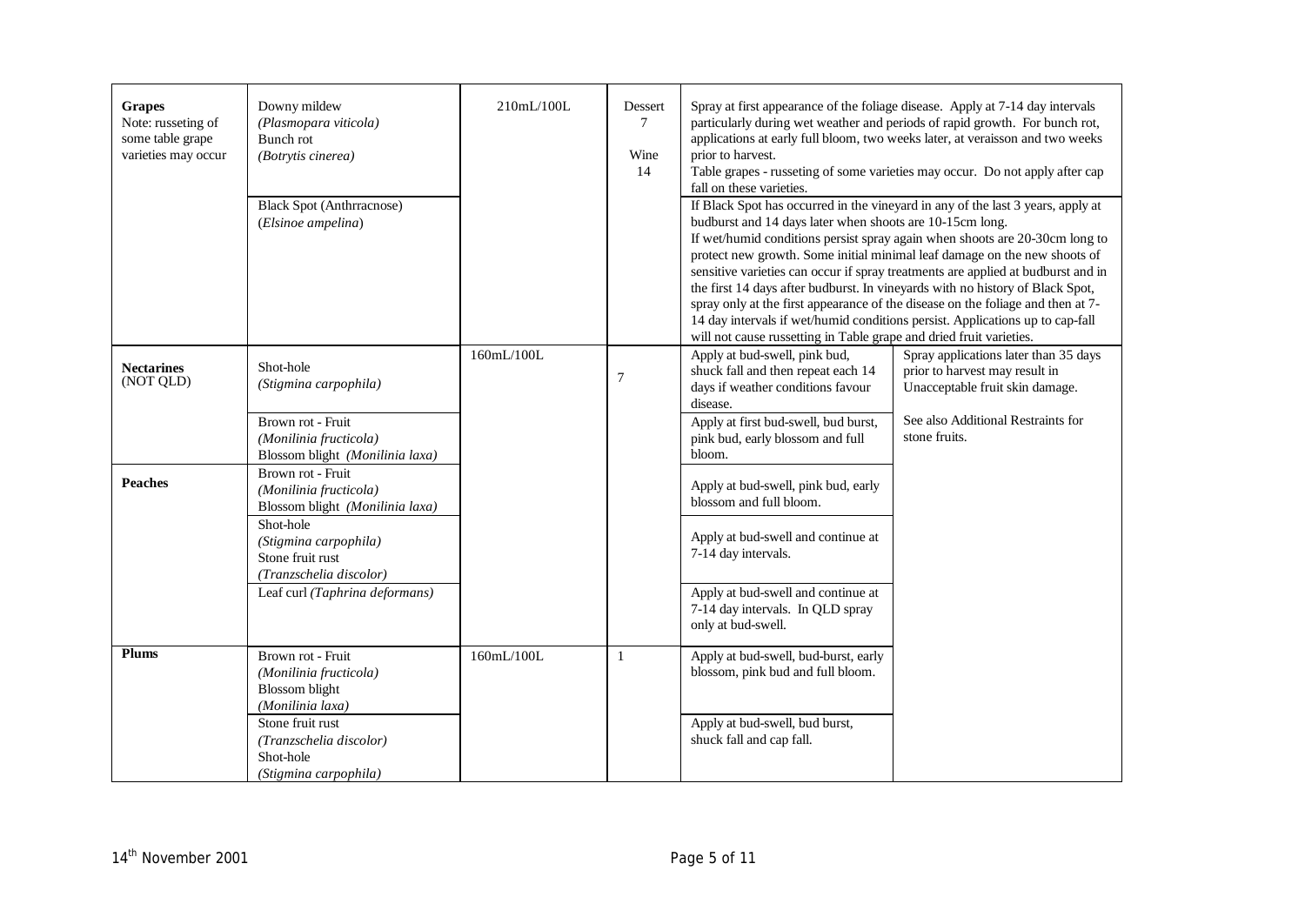#### **NON TREE AND VINE CROPS**

| <b>Situation &amp; Crop</b>                                                                                                      | <b>Disease</b>                                                                     | Rate                                                                | <b>WHP</b><br>(days) | <b>Critical Comments</b>                                                                                                                                                                                                                                                                                                                                                                                                     |
|----------------------------------------------------------------------------------------------------------------------------------|------------------------------------------------------------------------------------|---------------------------------------------------------------------|----------------------|------------------------------------------------------------------------------------------------------------------------------------------------------------------------------------------------------------------------------------------------------------------------------------------------------------------------------------------------------------------------------------------------------------------------------|
| <b>Artichoke - Globe</b>                                                                                                         | Grey Mould (Botrytis cinerea)                                                      | $1.8 - 2.3L/ha$                                                     | 1                    | Apply at 7-10 day intervals as required. Use the higher rate if disease pressure<br>is high.                                                                                                                                                                                                                                                                                                                                 |
| <b>Bananas</b><br>Do not apply to<br>bananas within 14<br>days of applying an<br>oil based spray or<br>crop damage will<br>occur | Leaf Spot<br>(Mycosphaerella musicola)                                             | $1.8$ L/ha<br>(Qld, NSW, WA, NT<br>only)<br>$1.5$ L/ha<br>(WA only) | $\mathbf{1}$         | For North Qld - Spray every 14 days late January to end of March. Extend<br>to 21 days after March and then 28-35 days in the drier months of the year.<br>For South Qld - Spray every 21 days from start of December to end of April.<br>For NSW - Spray every 21 days from end of November to end of May.<br>For WA - Spray every 10-14 days from November to end of May and extend<br>to 14-21 days from May to November. |
|                                                                                                                                  | Leaf speckle<br>(Mycosphaerella Musae)<br>(Qld, NSW, WA, NT only)                  | $3.0$ L/ha                                                          |                      | Spray schedule same as for control of leaf spot. This product will not<br>eradicate infection already present but will prevent the spread of disease.                                                                                                                                                                                                                                                                        |
| <b>Beans - Broad</b><br>(Faba)                                                                                                   | Chocolate spot<br>(Botrytis fabae)<br><b>Rust</b><br>(Uromyces viciae-fabae)       | 1.4-2.3 L/ha                                                        | $\overline{7}$       | Apply at first sign of disease on the leaves or if weather conditions indicate<br>likely incidence of disease. Repeat at 7-14 day intervals. Use the higher rate<br>if the crop is dense and disease pressure is high.                                                                                                                                                                                                       |
| Broccoli,<br><b>Brussels sprouts,</b><br>Cabbages,<br><b>Cauliflowers</b>                                                        | <b>Ring Spot</b><br>(Mycosphaerella brassicicola)                                  | $1.8 - 3.5L/ha$                                                     | $\overline{7}$       | Apply at first sign of disease on the leaves or if weather conditions indicate<br>likely incidence of disease. Repeat at 14 day intervals. Use higher rate if<br>disease pressure is high.                                                                                                                                                                                                                                   |
| Capsicums<br><b>Peppers</b>                                                                                                      | Grey mould (Botrytis cinerea)<br>Anthracnose (Colletotrichum<br><i>ascutatum</i> ) | 1.8-2.3 L/ha                                                        | 1                    | Apply at 7-10 day intervals as required. Use the higher rate if disease pressure<br>is high.                                                                                                                                                                                                                                                                                                                                 |
| <b>Carrots</b>                                                                                                                   | Leaf Blight (Alternaria dauci)                                                     | $1.8$ L/ha                                                          | 7                    | Commence application at first sign of disease and then spray every 7-14 days.                                                                                                                                                                                                                                                                                                                                                |
| <b>Celery</b>                                                                                                                    | Septoria leaf spot<br>(Septoria apiicola)                                          | $1.8$ L/ha                                                          | $\mathbf{1}$         | Apply every 7-14 days. Apply also to seed beds.                                                                                                                                                                                                                                                                                                                                                                              |
|                                                                                                                                  | Cercospora early blight<br>(Cercospora apii)<br>(NSW, WA only)                     | $1.2$ L/ha                                                          |                      | Apply every 10-14 days.                                                                                                                                                                                                                                                                                                                                                                                                      |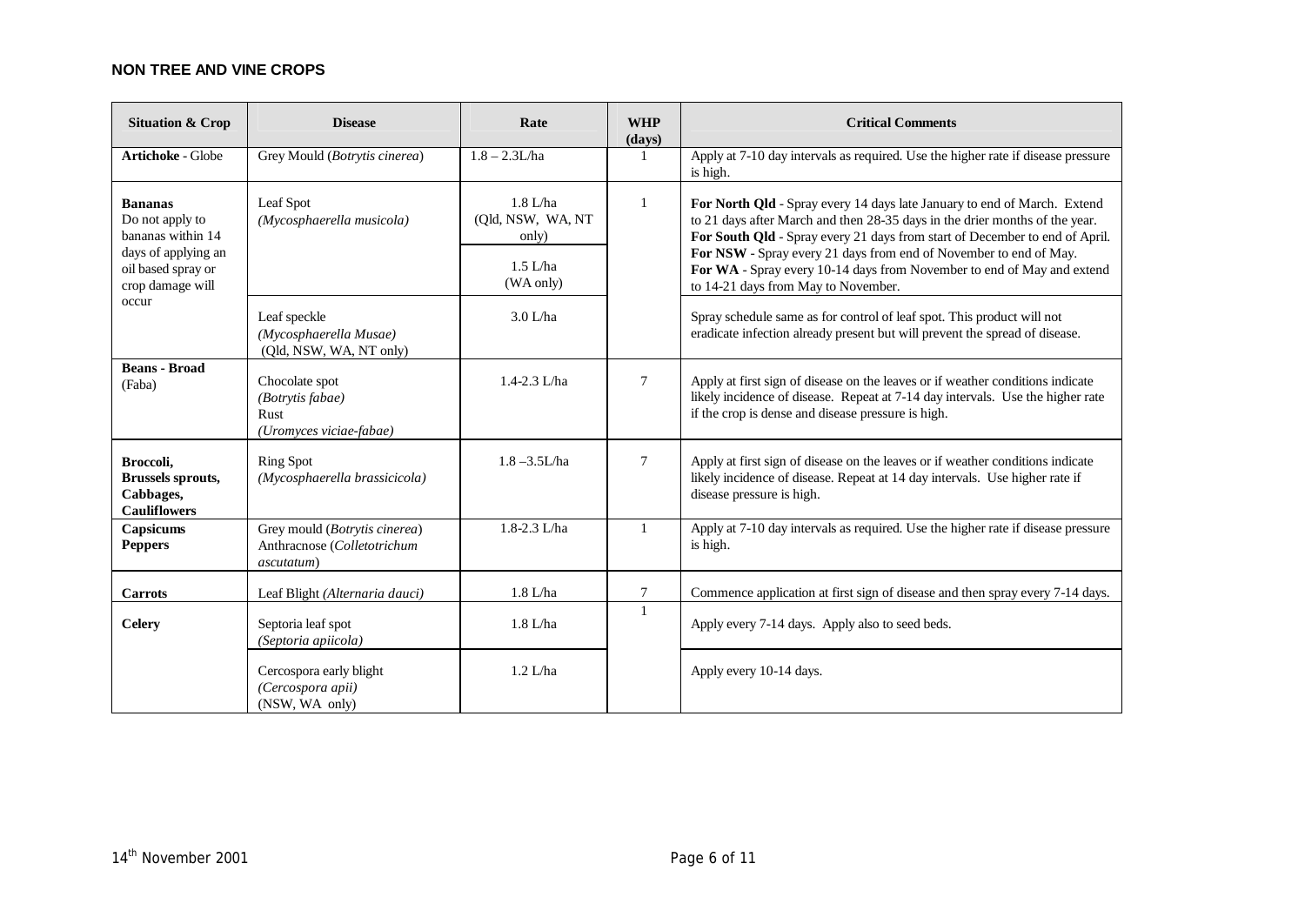| <b>Cucurbits</b><br>(including)<br>Cantaloupe,<br>Cucumber.<br>Honeydew,<br>Muskmelon,<br>Pumpkin, Squash,<br>Rockmelon.<br>Watermelon.<br>Zucchini) | Downy mildew<br>(Pseudoperonospora cubensis)<br>Gummy stem blight<br>(Didymella bryoniae)<br>Anthracnose<br>(Colletotrichum orbiculare)<br>Leaf blight<br>(Alternaria cucumerina)<br>Target leaf spot<br>(Cercospora citrullina) | $1.6 - 2.5$ L/ha                 |                | Apply on a 7 to 14 day schedule.<br>Apply rates towards the higher end of the recommended range at 7 day<br>intervals when disease pressure is high. Commence spray program early, at<br>first true leaf and before vining or flowering.<br>When used at these rates, this product will suppress powdery mildew. |
|------------------------------------------------------------------------------------------------------------------------------------------------------|----------------------------------------------------------------------------------------------------------------------------------------------------------------------------------------------------------------------------------|----------------------------------|----------------|------------------------------------------------------------------------------------------------------------------------------------------------------------------------------------------------------------------------------------------------------------------------------------------------------------------|
|                                                                                                                                                      | Belly rot<br>(Rhinzoctonia solani)                                                                                                                                                                                               |                                  |                | Suppression of belly rot will be obtained where fruit form on soil when<br>sprayed using the above foliar spray programme.                                                                                                                                                                                       |
| <b>Endive</b>                                                                                                                                        | Grey mould (Botrytis cinerea)                                                                                                                                                                                                    | $1.8 - 2.3L/ha$                  |                | Apply at 7-10 day intervals as required. Use the higher rate if disease pressure<br>is high.                                                                                                                                                                                                                     |
| <b>Leeks, Shallots</b>                                                                                                                               | Purple blotch (Alternaria porri)                                                                                                                                                                                                 | $1.8 - 2.3L/ha$                  |                | Apply at first appearance of disease. Repeat at 7-10 day intervals, particularly<br>during wet weather.                                                                                                                                                                                                          |
| Okra                                                                                                                                                 | Leaf diseases/spot (Qld, WA only)                                                                                                                                                                                                | 1.8-2.3L/ha                      |                | Apply at first appearance of disease. Repeat at 7-10 day intervals.                                                                                                                                                                                                                                              |
| <b>Onions</b><br>(excluding spring<br>onions)                                                                                                        | Downy mildew<br>(Peronospora destructor)                                                                                                                                                                                         | $2.3$ L/ha                       | 14             | Apply at first sign of disease on the leaves or if weather conditions indicate<br>likely incidence of disease. Repeat at 14 day intervals.                                                                                                                                                                       |
| <b>Ornamentals</b><br>Chrysanthemums,<br>Geraniums, Iris &<br>other ornamentals                                                                      | Botrytis, Grey mould, Rust<br>diseases, Septoria and Alternaria<br>leaf spot diseases                                                                                                                                            | $100 \text{ mL} / 100 \text{ L}$ | $\blacksquare$ | Apply at 7-14 day intervals. Use 7 day interval under severe conditions.<br>Avoid application to blooms in azalea, hydrangea and petunia.                                                                                                                                                                        |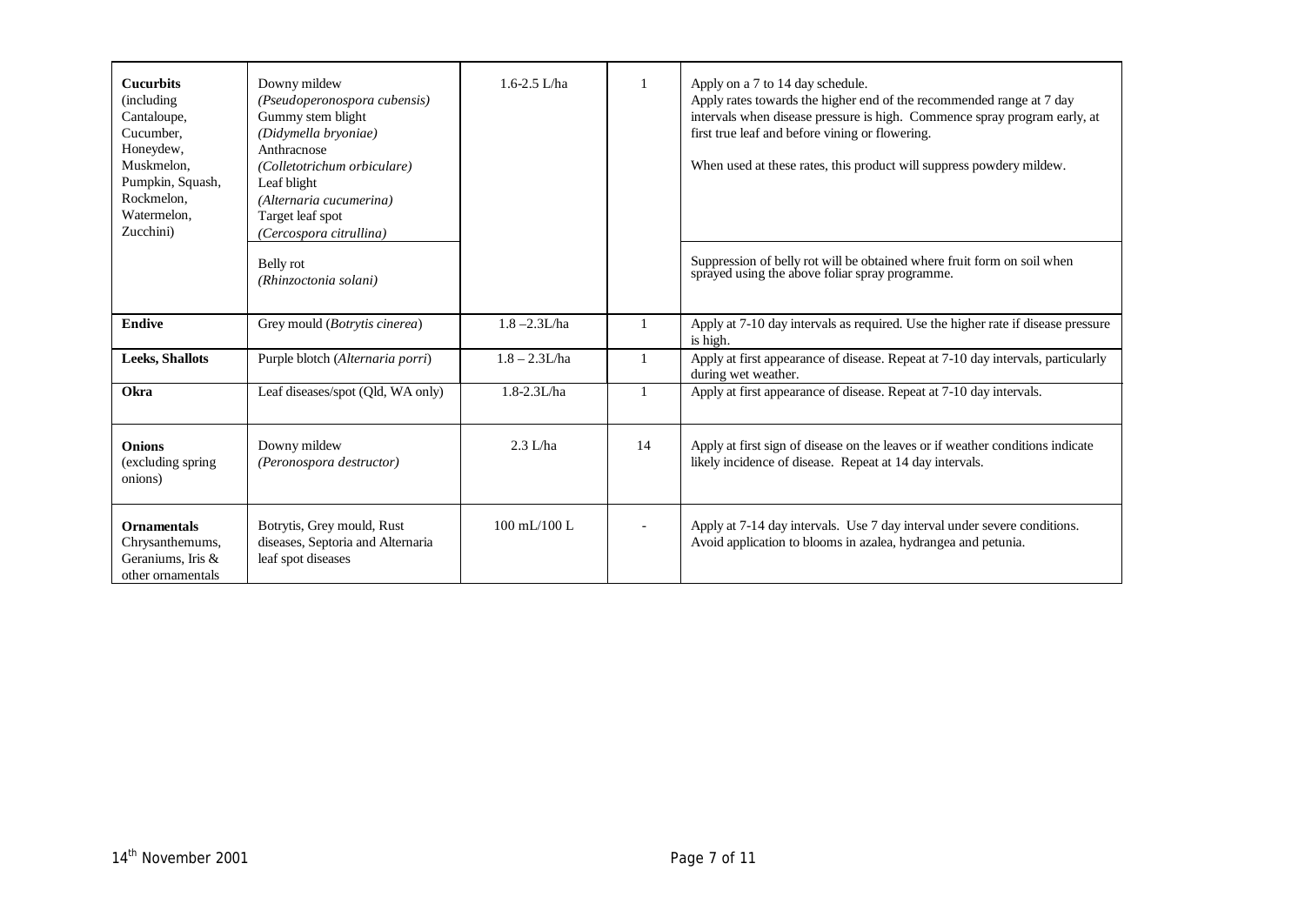| <b>Peanuts</b><br>(NOT Vic, Tas, SA) | Early leaf spot<br>(Cercospora arachidicola)<br>Late leaf spot<br>(Cercosporidium personatum)<br>Peppery leaf spot<br>(Leptosphaerulina trifolii)<br>Peanut rust<br>(Puccinia arachidis)<br>Net blotch<br>(Didymosphaeria arachidicola) | $1.1 - 1.8$ L/ha                                    |              | Use higher rate when conditions favour leaf spot or when rust appears. Do<br>not feed peanut vines to livestock.<br>South Burnett, NSW AND WA ONLY: Commence application as soon as<br>conditions favour disease development and repeat as necessary to maintain<br>control.<br><b>ATHERTON TABLELAND - Commence spraying 6 weeks after planting</b><br>and repeat at 14 day intervals |
|--------------------------------------|-----------------------------------------------------------------------------------------------------------------------------------------------------------------------------------------------------------------------------------------|-----------------------------------------------------|--------------|----------------------------------------------------------------------------------------------------------------------------------------------------------------------------------------------------------------------------------------------------------------------------------------------------------------------------------------------------------------------------------------|
| Peas<br>(Qld, Tas, WA only)          | Downy mildew<br>(Peronospora viciae)                                                                                                                                                                                                    | $1.1 - 1.8$ L/ha                                    | $\tau$       | Apply at first sign of disease on the leaves or if weather conditions indicate<br>likely incidence of disease. Repeat at 7-14 day intervals. Use the higher rate<br>if the crop is dense and disease pressure is high.                                                                                                                                                                 |
| <b>Potatoes</b>                      | Early blight or Target spot<br>(Alternaria solani)<br>Late blight or Irish blight<br>(Phytophthora infestans)                                                                                                                           | $1.1 - 1.8$ L/ha                                    | $\mathbf{r}$ | Spray at first sign of foliage disease or at flowering time, whichever is earlier.<br>Spray every 7-14 days until within 14 days of desiccation or harvest.                                                                                                                                                                                                                            |
| Radish                               | Grey mould (Botrytis cinerea)                                                                                                                                                                                                           | 1.8-2.3L/ha                                         | $\mathbf{1}$ | Apply at 7-10 day intervals as required. Use the higher rate if disease pressure<br>is high.                                                                                                                                                                                                                                                                                           |
| <b>Rhubarb</b>                       | Ascochyta leaf spot<br>(Ascochyta rhei)                                                                                                                                                                                                 | $140 \text{ mL} / 100 \text{ L}$<br>Apply 2000 L/ha | $\tau$       | Apply every 10-14 days                                                                                                                                                                                                                                                                                                                                                                 |
| <b>Sweet corn</b>                    | Turcicum leaf blight (Exaerohilum<br>turcicum)                                                                                                                                                                                          | $1.8 - 2.3L/ha$                                     | 1            | Apply at first appearance of disease. Repeat at 7-10 day intervals.                                                                                                                                                                                                                                                                                                                    |
| <b>Tobacco</b><br>(Qld, WA only)     | Tobacco leaf spot<br>(Ascochyta arida)                                                                                                                                                                                                  | 220 mL/100 L                                        |              | Apply every 7 days in seed bed application only.                                                                                                                                                                                                                                                                                                                                       |
| <b>Tomatoes</b>                      | Early blight or Target blight<br>(Alternaria solani)<br>Leaf mould (Fulvia fulva)<br>Grey leaf spot<br>(Stemphylium solani)<br>Botrytis rot or Grey mould<br>(Botrytis cinerea)                                                         | 1.8-2.3 L/ha                                        | $\mathbf{1}$ | Spray at first appearance of the foliage disease. Spray at 7-14 day intervals.<br>Continue into the picking season to obtain best results against leaf mould and<br>Botrytis rot.                                                                                                                                                                                                      |
| Watercress<br>(Qld, WA only)         | Cercospora leaf spot                                                                                                                                                                                                                    | $1.8 - 2.3$ L/ha                                    | $\mathbf{1}$ | Apply at 7-14 day intervals as required. Use the higher rate if disease pressure<br>is high.                                                                                                                                                                                                                                                                                           |

NOT TO BE USED FOR ANY PURPOSE, OR IN ANY MANNER, CONTRARY TO THIS LABEL UNLESS AUTHORISED UNDER APPROPRIATE LEGISLATION.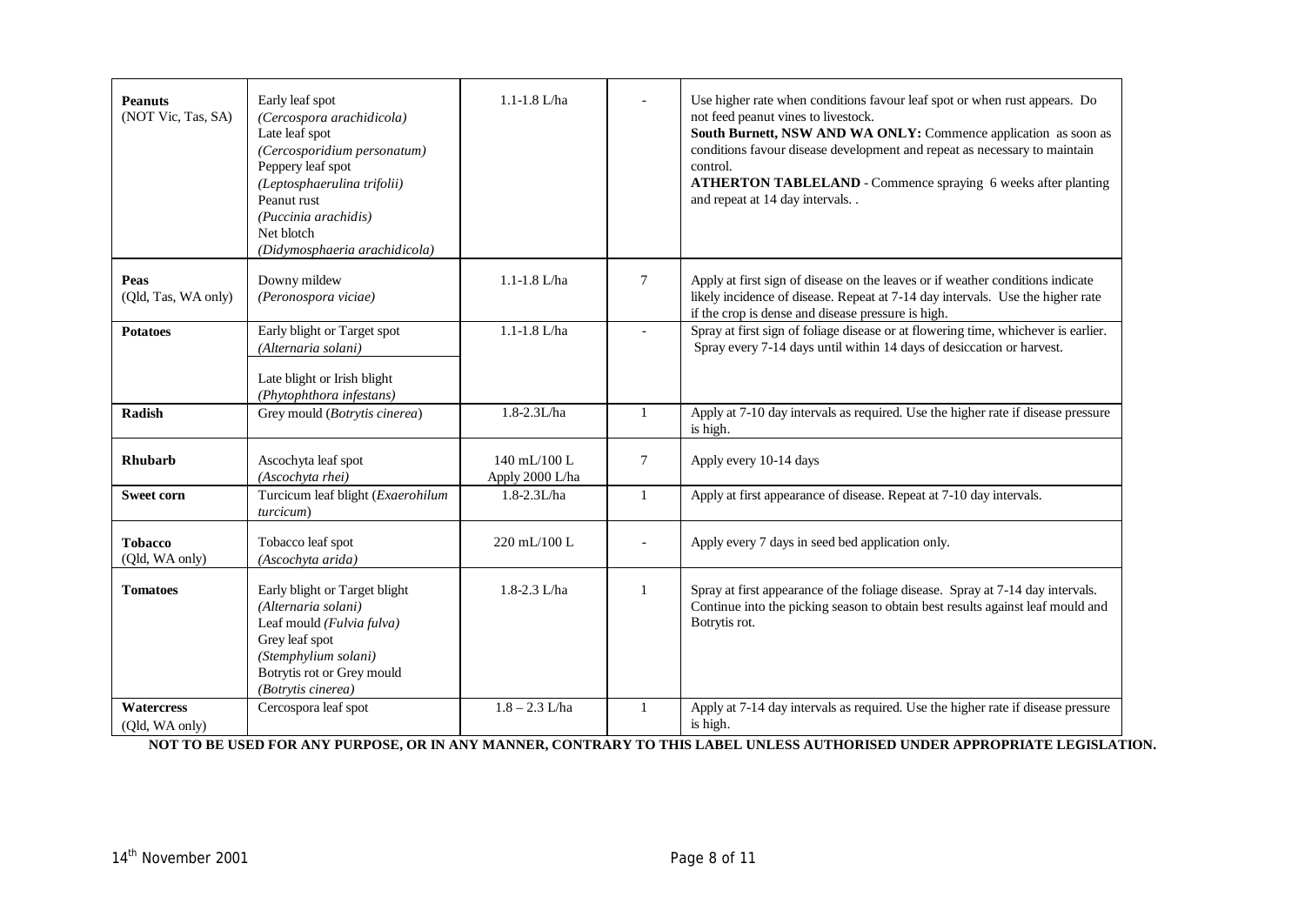### **WITHHOLDING PERIODS:**

**Artichoke, bananas, capsicum, celery, cucurbits, endive, leek, okra, peppers, plums, radish, shallots, sweet corn, tomatoes, watercress: DO NOT HARVEST FOR 1 DAY AFTER APPLICATION.** 

**Beans, broccoli, brussels sprouts, cabbages, cauliflowers, rhubarb: Apricots, carrots, cherries, nectarines, peaches, table grapes, peas: DO NOT HARVEST FOR 7 DAYS AFTER APPLICATION.** 

**Wine grapes, onions: DO NOT HARVEST FOR 14 DAYS AFTER APPLICATION.** 

## **BEANS, PEANUTS, PEAS: DO NOT GRAZE LIVESTOCK ON TREATED CROPS.**

### **Almonds, Potatoes, Peanuts (Harvest) NOT REQUIRED WHEN USED AS DIRECTED**

#### **GENERAL INSTRUCTIONS**

Applonil 720 Fungicide is a protectant fungicide for the control of a range of diseases in fruit and vegetables. To achieve best results the product must be applied before disease occurs or becomes established. For effective disease control a good leaf cover must be achieved before a widespread disease outbreak occurs.

**Mixing:** Thoroughly shake and invert the pack several times before opening. Half fill spray vat and with agitation system running, add the required amount of product.

#### **Application:**

Dilute Spraying:

- Use a sprayer designed to apply high volumes of water up to the point of run-off.
- Set up and operate the sprayer to achieve even coverage throughout the crop canopy. Apply sufficient water to cover the crop to point of run-off. Avoid excessive run-off.
- The required water volume may be determined by applying different test volumes, using different settings on the sprayer, from industry guidelines or expert advice.
- Add the required amount of product specified in the Directions for Use for each 100L of water. Spray to the point of run-off.
- The required dilute spray volume will change as sprayer set up and operation may also need to be changed, as the crop grows.

Concentrate spraying:

- Use a sprayer designed and set up for concentrate spraying (that is a sprayer which applies water volumes less than those required to reach the point of run-off) and matched to the crop being sprayed. Eg Low volume air blast
- Set up and operate the sprayer to achieve even coverage throughout the crop canopy using your chosen water volume.
- Determine the appropriate dilute spray (see dilute spraying above) for crop canopy. This is needed to calculate the concentrate mixing rate.
- The mixing rate for concentrate spraying can then be calculated in the following way:

#### EXAMPLE ONLY:

- i) Dilute spray volume as determined above: For example 1500L/ha
- ii) Your chosen concentrate spray volume: For example 500L/ha
- iii) The concentration factor in this example is:  $3 \times (ie 1500L \div 500L = 3)$
- iv) If the dilute label rate is 10mL/100L, then the concentrate rate becomes 3 x 10, that is 30mL/100Lof concentrate spray.
- The chosen spray volume, amount of product per 100L of water, and the sprayer set up and operation may need to be changed as the crop grows.
- For further information on concentrate spraying, users are advised to consult the relevant industry guidelines, undertake appropriate competency training and follow industry Best Practices.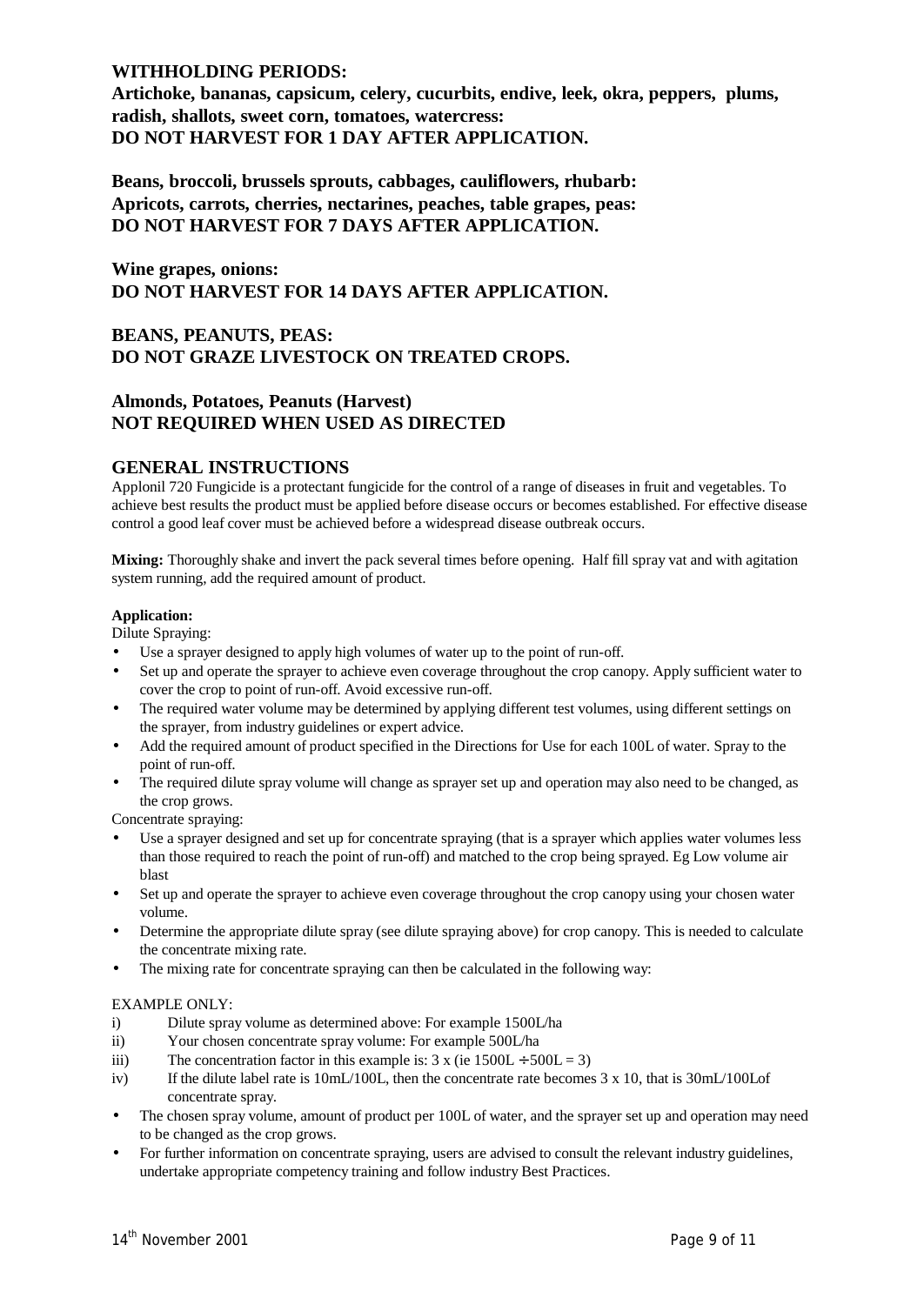#### **Application rates per hectare:**

**Low Volume** - 200 litres or more **Mister** - 75 - 255 litres.

**High Volume** - 500 litres or more **Aerial Application** - 20 litres or more.

The volume of water applied should increase as the plants grow in size to maintain adequate cover.

**Compatibility:** This product is compatible with wettable powder formulations of most commonly used fungicides, insecticides and miticides. Unless experience in your area has shown other combinations to be physically compatible and non-injurious to your crop do not combine with other chemicals, especially oil-based emulsifiable or flowable pesticides. This product should not be mixed with spraying oils or sprayed onto crops that have been sprayed with oil for at least 10 days after the last spray.

**Wetting Agents:** The addition of surfactants does not improve this product's efficiency and under some conditions may cause plant injury.

#### **Fungicide Resistance Warning**



Applonil 720 Fungicide is a member of the multi-site activity group of fungicides. For fungicide resistance management the product is a Group Y fungicide.

Some naturally occurring individual fungi resistant to Applonil 720 Fungicide and other Group Y fungicides may exist through normal genetic variability in any fungal population. The resistant individuals can eventually dominate the fungal population if these fungicides are used repeatedly. These resistant fungi will not be controlled by Applonil 720 Fungicide or other Group Y fungicides, thus resulting in a reduction in efficacy and possible yield loss. Since the occurrence of resistant fungi is difficult to detect prior to use, Grow Choice Pty Limited accepts no liability for any losses that may result from the failure of Applonil 720 Fungicide to control resistant fungi.

#### **Protection of Livestock**

DO NOT contaminate feed or foodstuffs with this product or empty containers.

#### **Protection of Wildlife, Fish, Crustaceans and Environment**

Dangerous to fish. Do NOT contaminate streams, rivers or waterways with chemical or used containers.

#### **Storage and Disposal**

Store in the closed, original container in a cool, well ventilated area. Do not store for prolonged periods in direct sunlight.

Triple or preferably pressure rinse containers before disposal. Add rinsings to the spray tank. Do not dispose of undiluted chemicals on site. If recycling, replace cap and return clean containers to recycler or designated collection point.

If not recycling break, crush, or puncture and bury containers at a local authority landfill. If no landfill is available, bury the containers below 500 mm in a disposal pit specifically marked and set up for this purpose clear of waterways, vegetation and roots. Empty containers and product should not be burnt.

#### **Safety Directions**

Attacks eyes and skin. Avoid contact with eyes and skin. Do not inhale spray mist. Repeated exposure may cause allergic disorders. Sensitive workers should wear protective clothing. When preparing spray and using prepared spray wear cotton overalls buttoned to the neck and wrist, washable hat, elbow-length PVC gloves and goggles and disposable mist mask. If clothing becomes contaminated with product or wet with spray remove clothing immediately. If product on skin immediately wash area with soap and water. If product in eyes, wash out immediately with water. After use and before eating, drinking or smoking wash hands, arms and face thoroughly with soap and water. After each day's use, wash gloves, goggles and contaminated clothing.

#### **First Aid**

If poisoning occurs contact a doctor or Poisons Information Centre(Tel: 131126) If swallowed, do NOT induce vomiting. Give a glass of water.

#### **Material Safety Data Sheet**

For further information refer to the Material Safety Data Sheet which is available from the supplier.